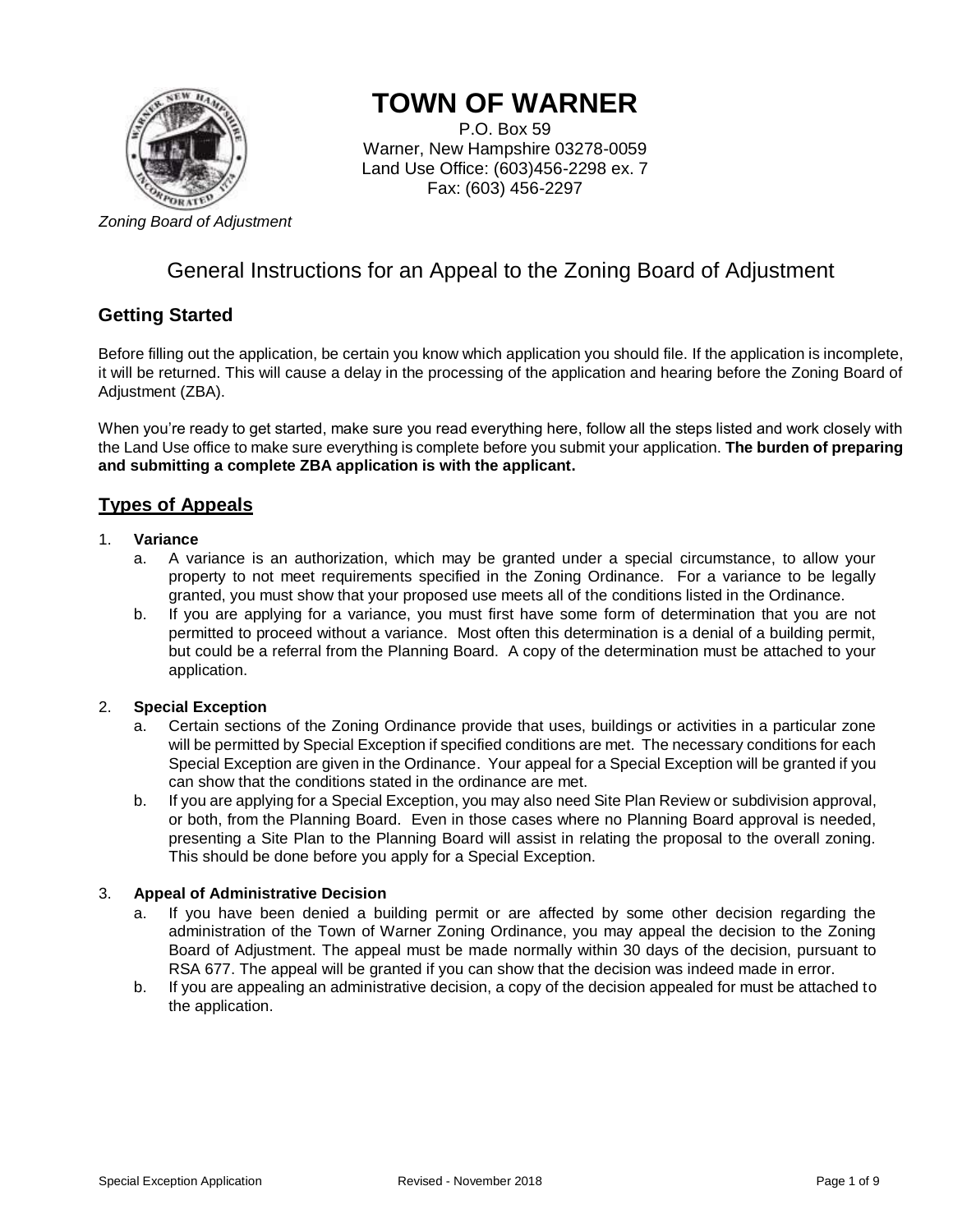# **Types of Appeals** (continued)

### 4. **Equitable Waiver of Dimensional Requirements**

a. If you have found that your structure does not conform to the dimensional requirements for the zoning district in which it is located as a result of an error by your builder, yourself or a public official, you may be eligible for an Equitable Waiver of Dimensional Requirements. This does not mean that your structure is then a legal non-conforming use but rather recognizes the error and prevents any enforcement action against that error in the future. All subsequent construction at the site must then comply with all dimensional requirements.

## **Application Instructions**

- 1. Read, complete and sign the proper application for the type of appeal. If the application is incomplete, it will be returned. This will cause delay in the processing of the application and hearing before the Zoning Board of Adjustment (ZBA).
- 2. The ZBA strongly recommends that prior to filing an appeal, the applicant become familiar with the Warner Zoning Ordinances and also with the New Hampshire Statutes Title LXIV, RSA Chapters 672 to 677 as amended, covering planning and zoning.
- 3. You must submit an application on forms approved by the ZBA and pay all fees before the Board will meet and make a determination.

#### 4. **If a variance is requested, it must be based on a referral from the Board of Selectmen or the Planning Board, or a denial of a building permit**.

- 5. Please include the following along with your application:
	- a. A list of all abutters within 200 feet of the boundaries of the property on the supplied form. Accuracy of the list is the applicant's responsibility.
	- b. Include a copy of any order, notices of violations or other communications received from either the Board of Selectmen or the Planning Board that pertains to the property.
	- c. Plan(s) shall include:
		- 1) Clearly indicate where the site is located (locus map) and what is proposed drawn to scale.
		- 2) Show for the "lot of record" the boundary lines with footage on all sides.
		- 3) A copy of the lot's deed.
		- 4) Name of the road the lot fronts on.
		- 5) Include all existing structures on the lot, clearly indicating their dimensions, distance from other structures and distance from abutting property line, drawn to scale.
		- 6) For a proposed structure, include all of the above and a floor plan with dimensions, (length, width, and height) and yard setback lines.
	- d. At the hearing, the ZBA shall vote whether to accept the application as complete.
- 6. The applicant must cover the following **fees**:

| <b>Application Fee</b> |          | <b>Notification Fee</b>       |        |  |
|------------------------|----------|-------------------------------|--------|--|
| Residential            | \$50.00  | <b>Abutter Notification</b>   | \$7.00 |  |
| Commercial             | \$100.00 | <b>Applicant Notification</b> | \$7.00 |  |

- A check for the correct amount made out to the **Town of Warner** must be provided at the time of filing.
- Fees for publication of the Legal Notice will be invoiced and must be paid prior to starting the hearing.
- 7. A completed application must be received at least 15 days prior to the next ZBA meeting. Public notice of the hearing will be posted and printed in a newspaper, and notice shall be given to the applicant, all abutters, and to parties the ZBA may deem to have interest, at least five days prior to the date of the hearing. The applicant and all other parties will be invited to appear in person or by agent or counsel to state reasons why the appeal should or should not be granted.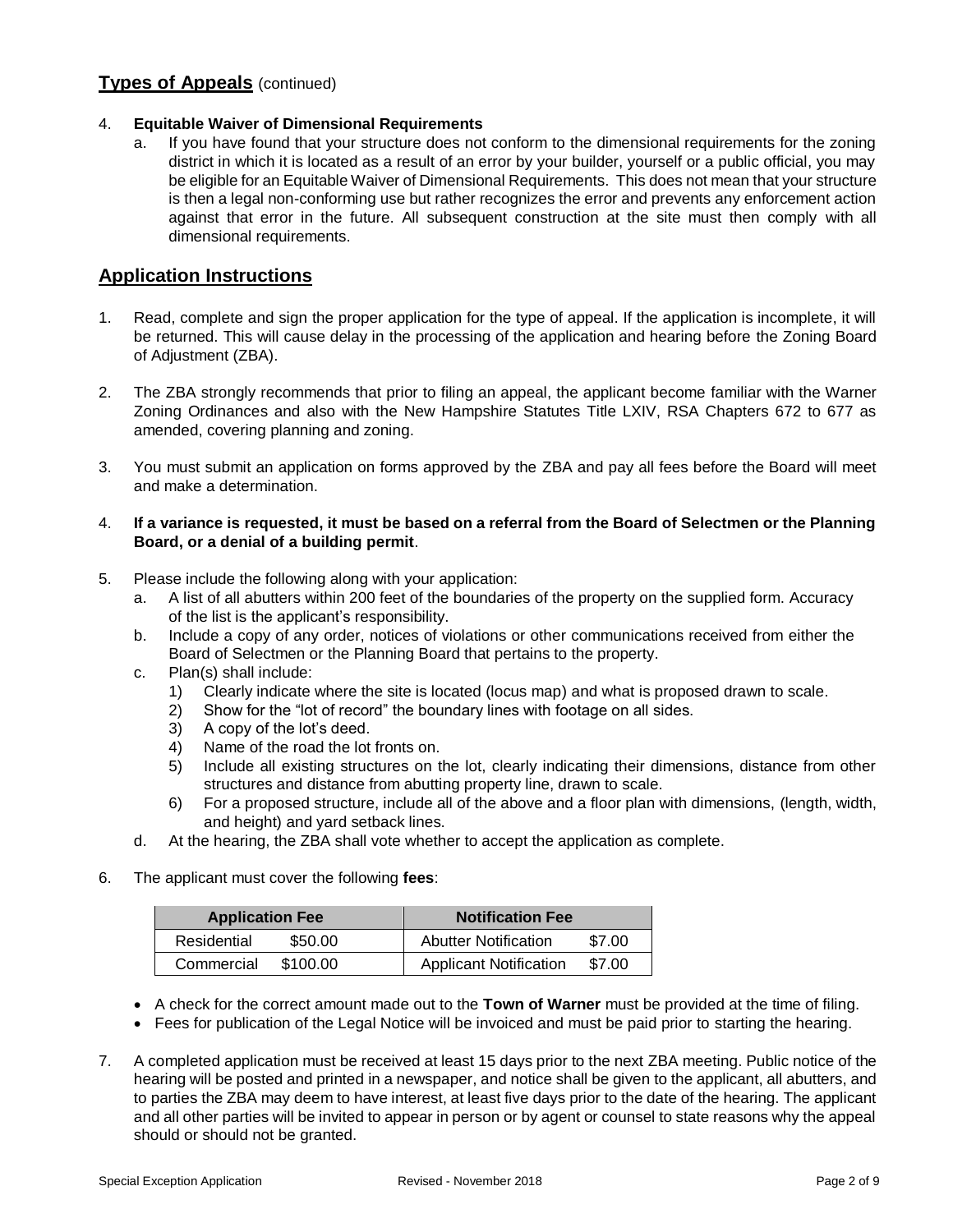# **Application Instructions** (continued)

- 8. All property owners must sign the application.
- 9. **Authorization from Owner(s)** must be signed to designate someone to speak on behalf of the property owner(s).

### 10. **Abutter(s) List instructions**:

- a. Please list the name and addresses of all owners of the property that abut the subject property, defined as follows:
	- 1) Any person whose property is located in New Hampshire and;
		- i. adjoins or is directly across a street or stream from or
		- ii. has a boundary which is within 200 feet of any boundary of the land under consideration by the ZBA, or,
		- iii. has frontage on a pond on which the land under consideration by the ZBA also has frontage.
		- iv. In case of an abutting property being under a condominium or other collective form of ownership, the term "abutter" means the officers of the collective or association, as defined in RSA 356-B:3, XXIII. (also see RSA 672:3).
- b. In addition to abutters, please include the names and addresses of the applicant, owner(s) of the subject property and as applicable, the owner's agent engineer, land surveyor, architect, soil scientist, wetland scientist, and holders of conservation, preservation, or agricultural preservation restrictions.
- c. If the property abuts a street, the Board of Selectmen shall receive a notice as an abutter. If the property abuts a State Highway, the State Department of Transportation as well as the Board of Selectmen shall be noticed as abutters. If a referral was received from the Planning Board, they shall be noticed as an abutter.
- d. **The abutters list must be obtained from the Town of Warner's Assessors records within five (5) days of submission of this application.**
- 11. The applicant shall appear at the hearing. If an attorney represents the applicant and the attorney desires to present a written brief in the case, the brief may be delivered with the application.
- 12. After the public hearing, the ZBA will reach a decision. The decision could be postponed to a date specified however, to allow for the availability of additional information or to consult with Town Counsel. After the ZBA reaches a decision, a formal Notice of Decision will be mailed to the applicant and property owner(s), and a copy will be placed in the ZBA files.
- 13. The applicant, Selectmen, or any party aggrieved by the decisions of the ZBA's decision has a right to appeal within 30 days. **A motion for rehearing shall be in the form of a letter to the ZBA**. The Board will not reopen a case based on the same set of facts unless it is convinced that injustice would be created by not doing so. In the event that a rehearing is granted, the same procedures will be followed as for the first hearing, including public notice to abutters. See RSA Chapter 677 for more details on rehearing and appeal procedures.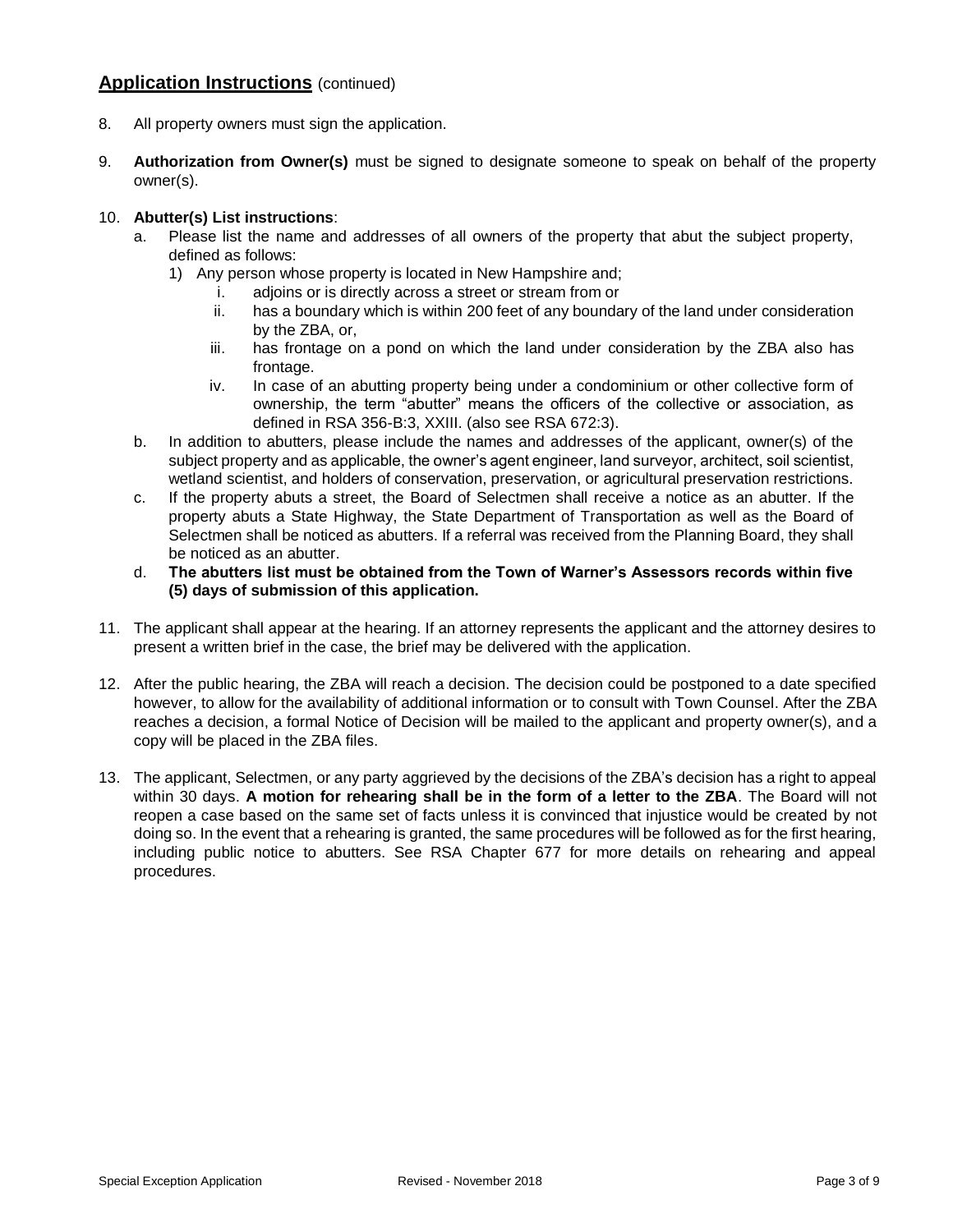# **Applicant's Checklist**

| Have you<br>included |                                                                                                                                                                                                                                      | <b>Item</b>                                                                                                                                                                                        | <b>Land Use Office</b><br>finds |           |  |
|----------------------|--------------------------------------------------------------------------------------------------------------------------------------------------------------------------------------------------------------------------------------|----------------------------------------------------------------------------------------------------------------------------------------------------------------------------------------------------|---------------------------------|-----------|--|
| <b>Yes</b>           | <b>No</b>                                                                                                                                                                                                                            |                                                                                                                                                                                                    | <b>Yes</b>                      | <b>No</b> |  |
|                      |                                                                                                                                                                                                                                      | Complete and sign, the proper application for the type of appeal<br>(request).                                                                                                                     |                                 |           |  |
|                      |                                                                                                                                                                                                                                      | If a variance is requested, it must be based on a referral from the<br>Board of Selectmen or the Planning Board and included with the<br>application.                                              |                                 |           |  |
|                      | A list of all abutters within 200 feet of the boundaries of the property on<br>the supplied form. Accuracy is the applicant's responsibility. The<br>abutters list must be obtained from the Town of Warner's Assessor's<br>records. |                                                                                                                                                                                                    |                                 |           |  |
|                      |                                                                                                                                                                                                                                      | An attached copy of any order, notice of violations or other<br>communications received from either the Board of Selectmen or the<br>Planning Board that pertains to the property. (If applicable) |                                 |           |  |
|                      |                                                                                                                                                                                                                                      | <b>Plans shall include:</b><br>• Clearly indicate where the site is located (locus map) and what is<br>proposed drawn to scale.                                                                    |                                 |           |  |
|                      |                                                                                                                                                                                                                                      | • Show for the "lot of record" the boundary lines with footage on all<br>sides.                                                                                                                    |                                 |           |  |
|                      |                                                                                                                                                                                                                                      | • A copy of the lot's deed (to verify Owner).                                                                                                                                                      |                                 |           |  |
|                      |                                                                                                                                                                                                                                      | Name of the road the lot fronts on.                                                                                                                                                                |                                 |           |  |
|                      |                                                                                                                                                                                                                                      | • Include all existing structures on the lot, clearly indicating their<br>dimensions, distance from other structures and distance from<br>abutting property line, drawn to scale.                  |                                 |           |  |
|                      |                                                                                                                                                                                                                                      | For a proposed structure, include all of the above a floor plan with<br>$\bullet$<br>dimensions, (length, width, and height).                                                                      |                                 |           |  |
|                      |                                                                                                                                                                                                                                      | The applicant has paid fees (see application for specific fees). Check<br>made out to the Town of Warner.                                                                                          |                                 |           |  |
|                      |                                                                                                                                                                                                                                      | Application must be received 15 days prior to the next ZBA meeting.                                                                                                                                |                                 |           |  |
|                      |                                                                                                                                                                                                                                      | All property owners must sign the application.                                                                                                                                                     |                                 |           |  |
|                      |                                                                                                                                                                                                                                      | Authorization from Owner must be signed to designate someone to<br>speak on behalf of the property owner(s). (If applicable)                                                                       |                                 |           |  |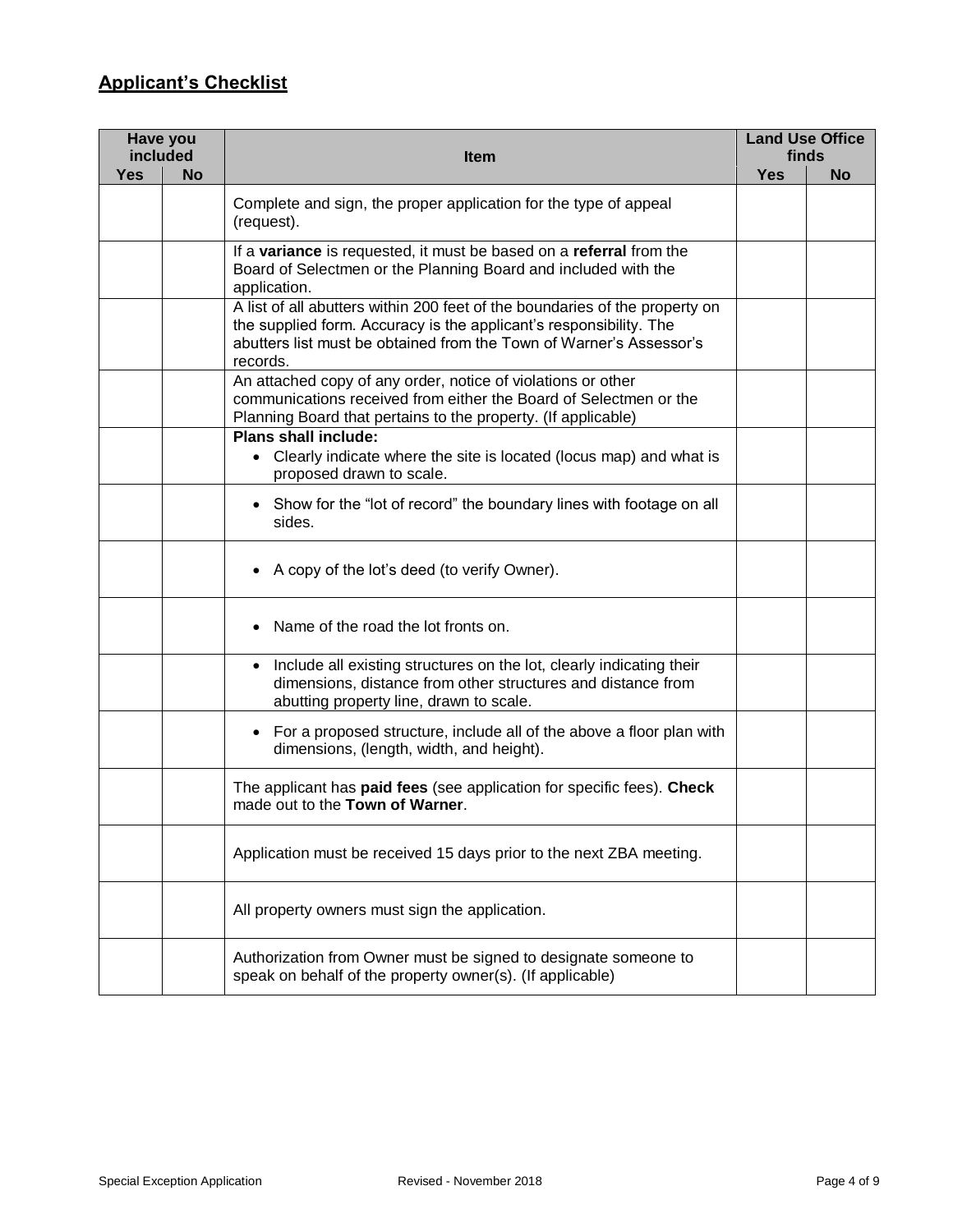

# **TOWN OF WARNER**

P.O. Box 59 Warner, New Hampshire 03278-0059 Land Use Office: (603)456-2298 ex. 7 Fax: (603) 456-2297

*Zoning Board of Adjustment*

# **APPLICATION FOR SPECIAL EXCEPTION**

## **This application is subject to NH RSA 91-A which affords the public access to government records and meetings.**

| <b>Application Fee</b> |          | <b>Notification Fee</b>       |        |  |
|------------------------|----------|-------------------------------|--------|--|
| Residential            | \$50.00  | <b>Abutter Notification</b>   | \$7.00 |  |
| Commercial             | \$100.00 | <b>Applicant Notification</b> | \$7.00 |  |

\* Fees for publication of the Legal Notice will be invoiced and must be paid prior to starting the hearing \*\* Please use attached form to list all abutters within 200 feet of the boundaries of the property.

| <b>Applicant/Contact Person Information</b>                                                                                                                                                            |  |           |                  |            |       |
|--------------------------------------------------------------------------------------------------------------------------------------------------------------------------------------------------------|--|-----------|------------------|------------|-------|
|                                                                                                                                                                                                        |  |           |                  |            |       |
| Name of Applicant:                                                                                                                                                                                     |  |           |                  | Date:      |       |
| <b>Applicant Mailing Address:</b>                                                                                                                                                                      |  |           |                  |            |       |
|                                                                                                                                                                                                        |  | Town:     |                  | State:     | Zip:  |
| Telephone                                                                                                                                                                                              |  | Primary:  |                  | Alternate: |       |
| <b>Owner of Property Information</b>                                                                                                                                                                   |  |           |                  |            |       |
|                                                                                                                                                                                                        |  |           |                  |            |       |
| Name of Owner:                                                                                                                                                                                         |  |           |                  |            | Date: |
| <b>Owner Mailing Address:</b>                                                                                                                                                                          |  |           |                  |            |       |
|                                                                                                                                                                                                        |  | Town:     |                  | State:     | Zip:  |
|                                                                                                                                                                                                        |  |           |                  |            |       |
| Telephone                                                                                                                                                                                              |  | Primary:  |                  | Alternate: |       |
| <b>Location and Description of Property</b>                                                                                                                                                            |  |           |                  |            |       |
| Map $#$ :                                                                                                                                                                                              |  | Lot $#$ : | Zoning District: |            |       |
| Address:                                                                                                                                                                                               |  |           |                  |            |       |
| <b>Proposed Use:</b>                                                                                                                                                                                   |  |           |                  |            |       |
|                                                                                                                                                                                                        |  |           |                  |            |       |
|                                                                                                                                                                                                        |  |           |                  |            |       |
|                                                                                                                                                                                                        |  |           |                  |            |       |
| Details of Request: Please feel free to include additional information on separate attached pages. Be sure to put<br>the name of applicant and date on each sheet. (indicate number of sheets attached |  |           |                  |            |       |
|                                                                                                                                                                                                        |  |           |                  |            |       |
|                                                                                                                                                                                                        |  |           |                  |            |       |
|                                                                                                                                                                                                        |  |           |                  |            |       |
|                                                                                                                                                                                                        |  |           |                  |            |       |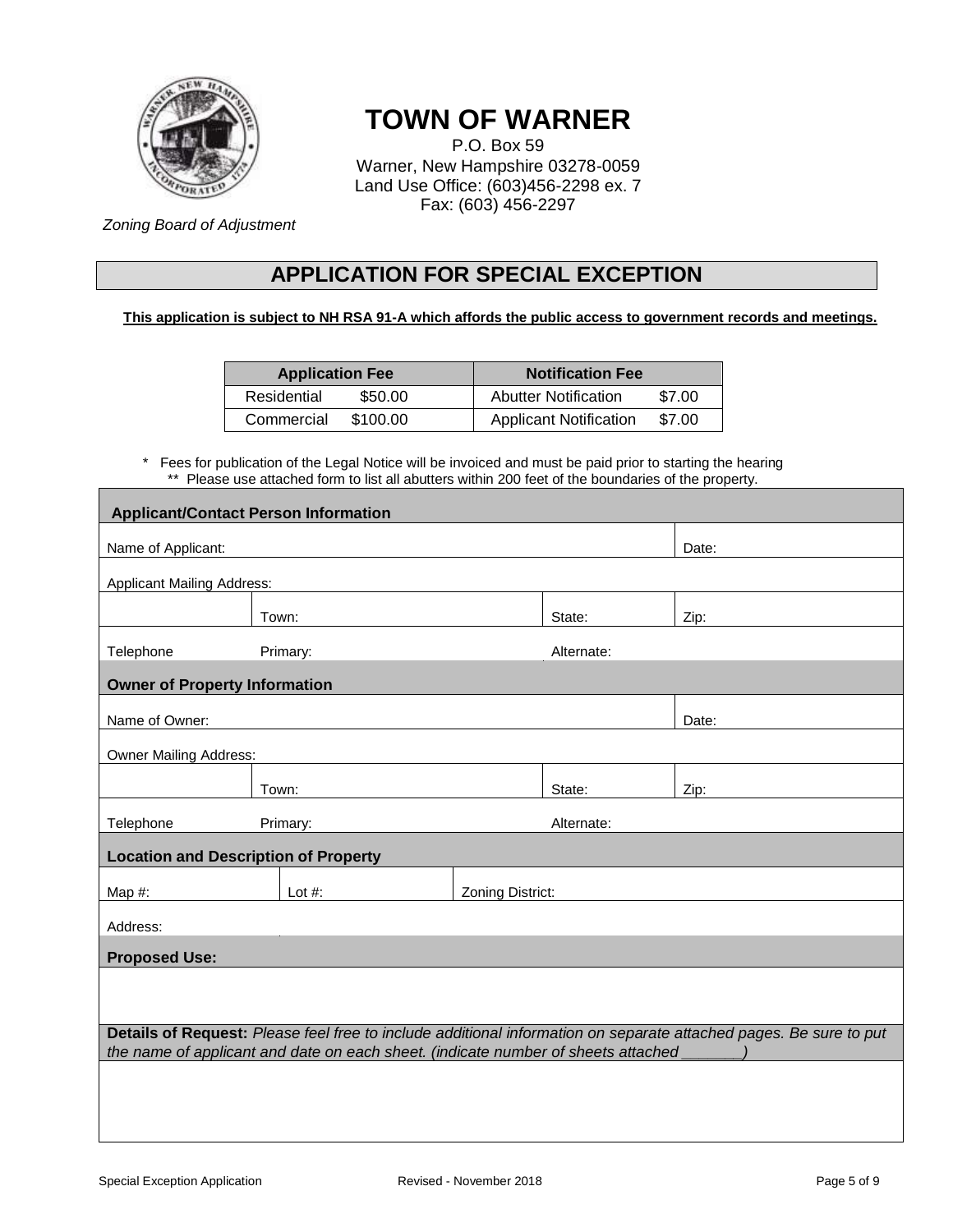### **ALL APPLICABLE PAGES MUST BE COMPLETED TO BE ACCEPTED**

The undersigned hereby requests a SPECIAL EXCEPTION to the terms of:

Article: **Example 2018**, Section: **Container Section: of the Warner Zoning Ordinance** 

# **For a Special Exception to be granted, the following conditions must be met:**

Explain in writing how your project meets each of the following conditions (on separate paper if needed). The applicant seeking a special exception must be prepared to prove these conditions at the Public Hearing. (For more information reference the Warner Zoning Ordinance Article XVII and RSA 674:33.)

| A. The use requested is identified in the Zoning Ordinance as one which may be approved by the Zoning |
|-------------------------------------------------------------------------------------------------------|
| Board in the district for which the application is made:                                              |

**B. The requested use is essential or desirable to the public convenience or welfare:**

**C. The requested use will not impair the integrity or character of the district or adjoining district, nor be detrimental to the health, morals, or welfare:**

**D. OC-1 and OR-1 districts only: Use of structure must conform to road access and availability of all services to that parcel at the time the Special Exception is requested:**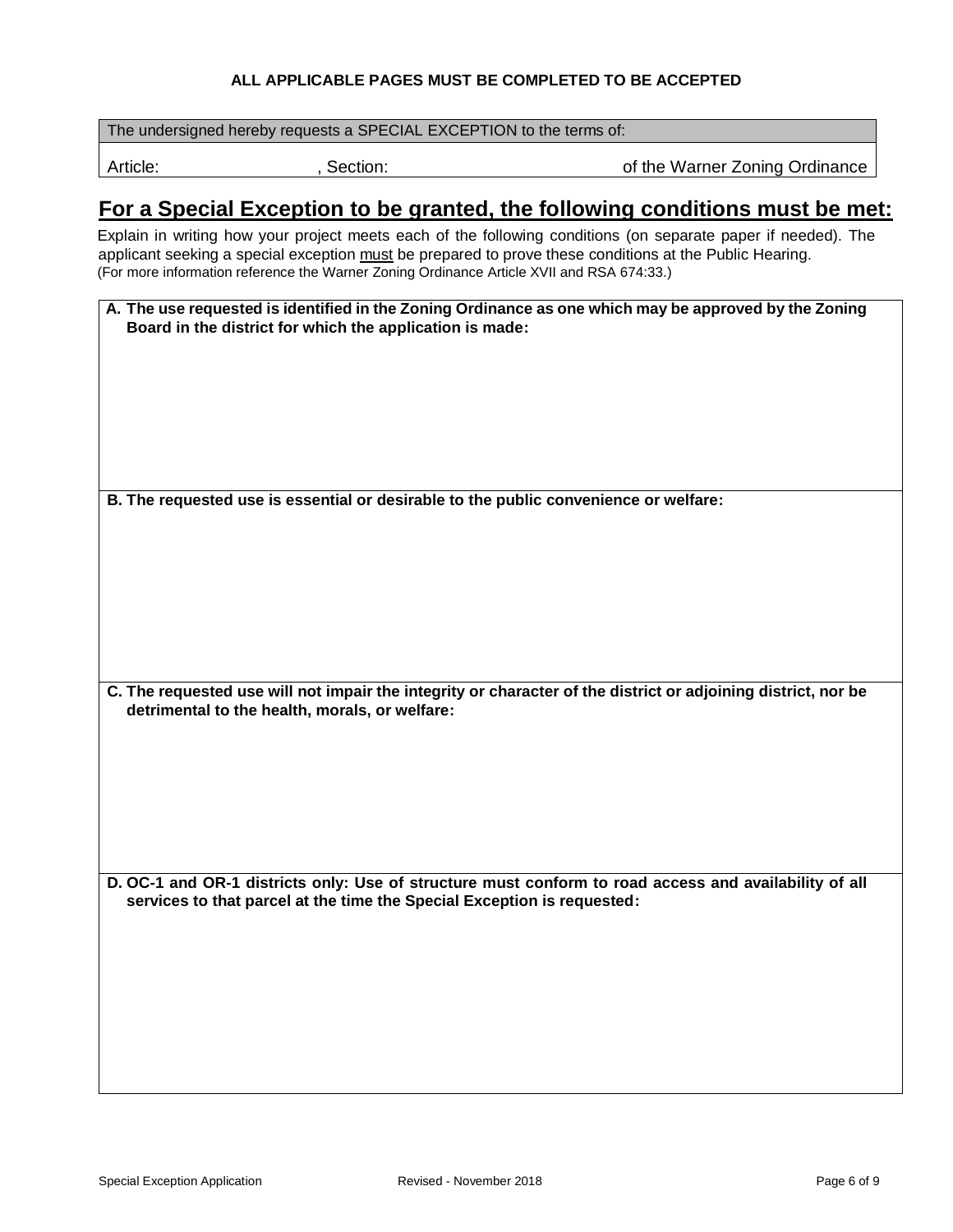### **ALL APPLICABLE PAGES MUST BE COMPLETED TO BE ACCEPTED**

#### **Authorization from Owner(s):**

- 1. I (We) hereby designate the server as my (our) agent and to appear and present said application before the Warner Zoning Board of Adjustment [Zoning Board].
- 2. By submitting this application I (We) hereby authorize and understand that agents of the Town may visit the site without further notice. I (We) further understand the Zoning Board may at some point during the review process schedule a Site Visit, which will be duly posted.
- 3. I (We) understand that the Zoning Board will review the application/plan and/or may send the application/plan out for review. The applicant shall pay for such a review.
- 4. To the best of my (our) knowledge, the information provided herein is accurate and is in accordance with the Town of Warner Zoning Ordinance and other land use regulations of the Town and other applicable state and federal regulations which may apply.

| Date: ___________________     |  |
|-------------------------------|--|
| Date: _______________________ |  |
|                               |  |
|                               |  |
|                               |  |

\_\_\_\_\_\_\_\_\_\_\_\_\_\_\_\_\_\_\_\_\_\_\_\_\_\_\_\_\_\_\_\_\_\_\_\_\_\_\_\_\_\_\_\_\_\_\_\_\_\_\_\_\_\_\_\_\_\_\_\_\_\_\_\_\_\_\_\_\_\_\_\_\_\_\_\_\_\_\_\_\_\_\_\_\_\_\_\_\_\_\_ \_\_\_\_\_\_\_\_\_\_\_\_\_\_\_\_\_\_\_\_\_\_\_\_\_\_\_\_\_\_\_\_\_\_\_\_\_\_\_\_\_\_\_\_\_\_\_\_\_\_\_\_\_\_\_\_\_\_\_\_\_\_\_\_\_\_\_\_\_\_\_\_\_\_\_\_\_\_\_\_\_\_\_\_\_\_\_\_\_\_\_

| For Zoning Board of Adjustment Use Only |                                   |                  |                |  |  |
|-----------------------------------------|-----------------------------------|------------------|----------------|--|--|
| <b>Assigned Case #:</b>                 |                                   |                  |                |  |  |
|                                         | Date Received at Land Use Office: |                  |                |  |  |
| Received by:                            |                                   |                  |                |  |  |
| Fees Submitted:                         |                                   |                  |                |  |  |
| Amount:                                 | Cash:                             | Check $#$ :      | Other:         |  |  |
| Abutters' List Received:                |                                   | Yes              | No.            |  |  |
| Date of Review:                         |                                   | Date of Hearing: | Date Approved: |  |  |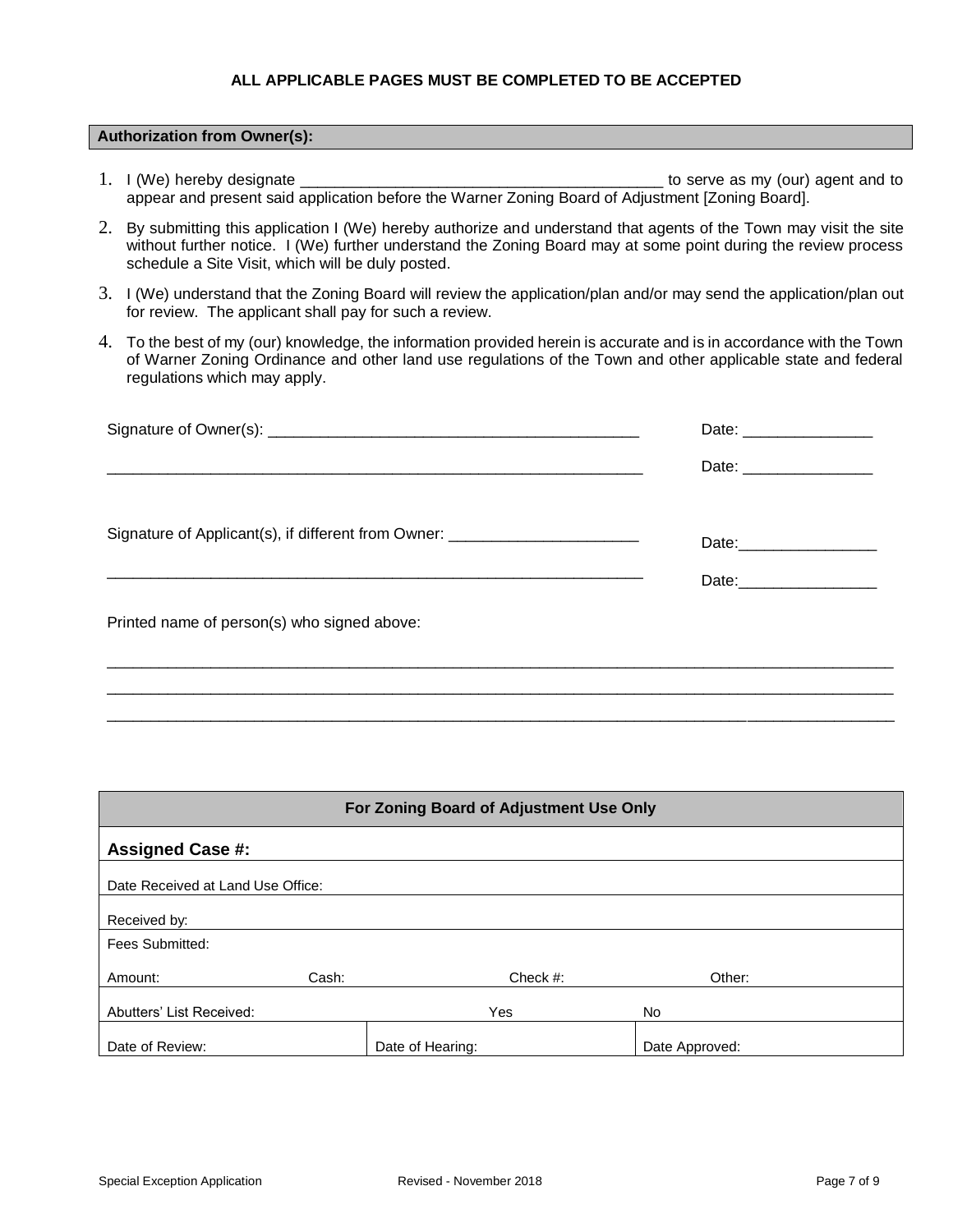### **ALL APPLICABLE PAGES MUST BE COMPLETED TO BE ACCEPTED**

ALL COSTS OF MAILING BY CERTIFIED MAIL, FEES, AND LEGAL ADVERTISEMENT IN A NEWSPAPER MUST BE PAID BY APPLICANT BEFORE THE HEARING MAY BEGIN.

# **Town of Warner Zoning Board of Adjustment Abutter(s) List**

Please list all abutters **within 200 feet** of the boundaries of the property. Applicant must reference and follow stipulations in the Abutter(s) List Instructions on Page 3, item numbers 10.a. through 10.d. of the Application Instructions.

| Address:<br>Lot |  |
|-----------------|--|
|                 |  |
| Map<br>Name:    |  |
| Address:<br>Lot |  |
| Map<br>Name:    |  |
| Address:<br>Lot |  |
| Map<br>Name:    |  |
| Address:<br>Lot |  |
|                 |  |
| Map<br>Name:    |  |
| Address:<br>Lot |  |
| Map<br>Name:    |  |
| Address:<br>Lot |  |
| Map<br>Name:    |  |
| Address:<br>Lot |  |
| Map<br>Name:    |  |
| Address:<br>Lot |  |
| Map<br>Name:    |  |
| Address:<br>Lot |  |
| Map<br>Name:    |  |
| Address:<br>Lot |  |
| Map<br>Name:    |  |
| Address:<br>Lot |  |